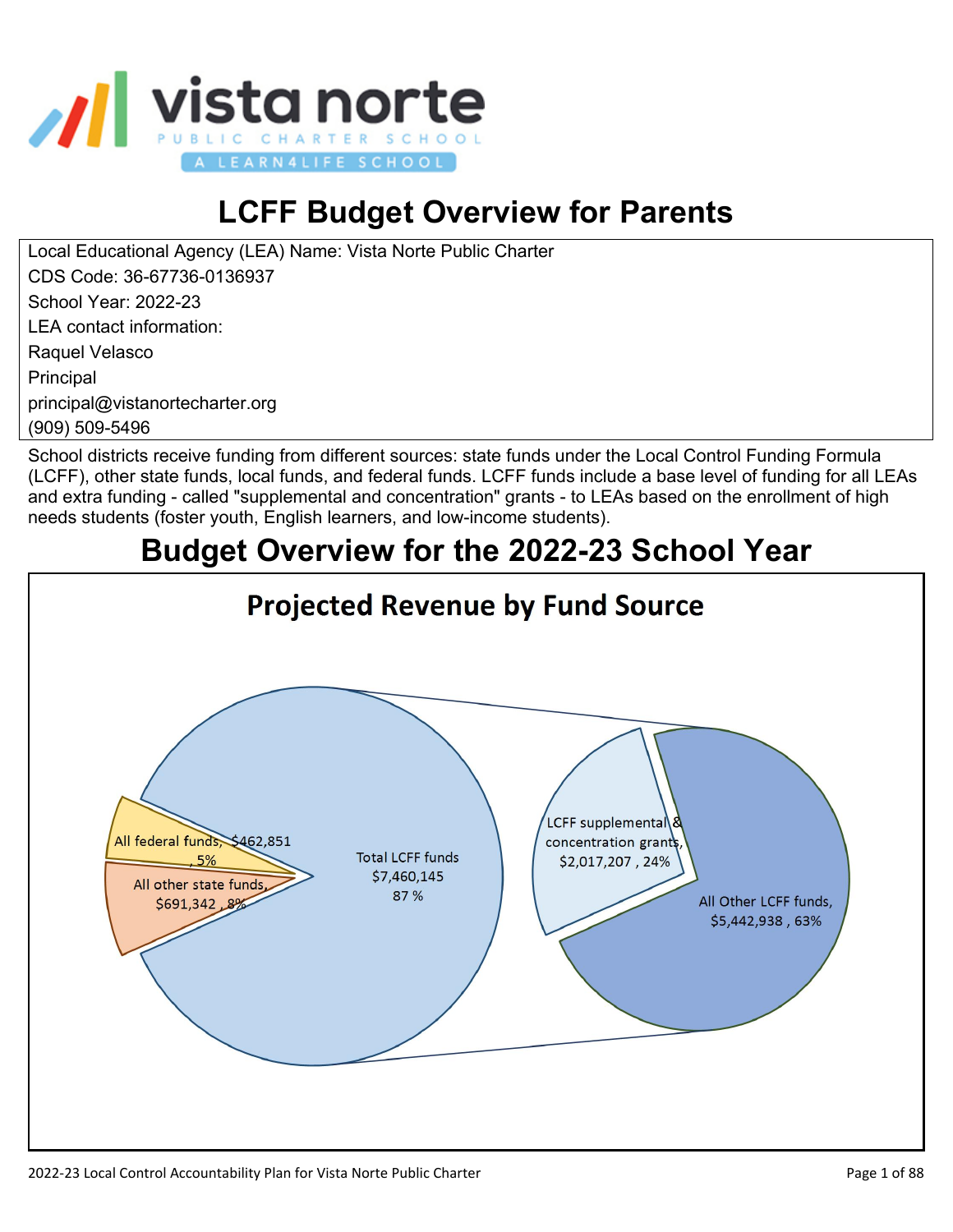#### This chart shows the total general purpose revenue Vista Norte Public Charter expects to receive in the coming year from all sources.

The text description for the above chart is as follows: The total revenue projected for Vista Norte Public Charter is \$8,614,338.00, of which \$7,460,145.00 is Local Control Funding Formula (LCFF), \$691,342.00 is other state funds, \$0.00 is local funds, and \$462,851.00 is federal funds. Of the \$7,460,145.00 in LCFF Funds, \$2,017,207.00 is generated based on the enrollment of high needs students (foster youth, English learner, and low-income students).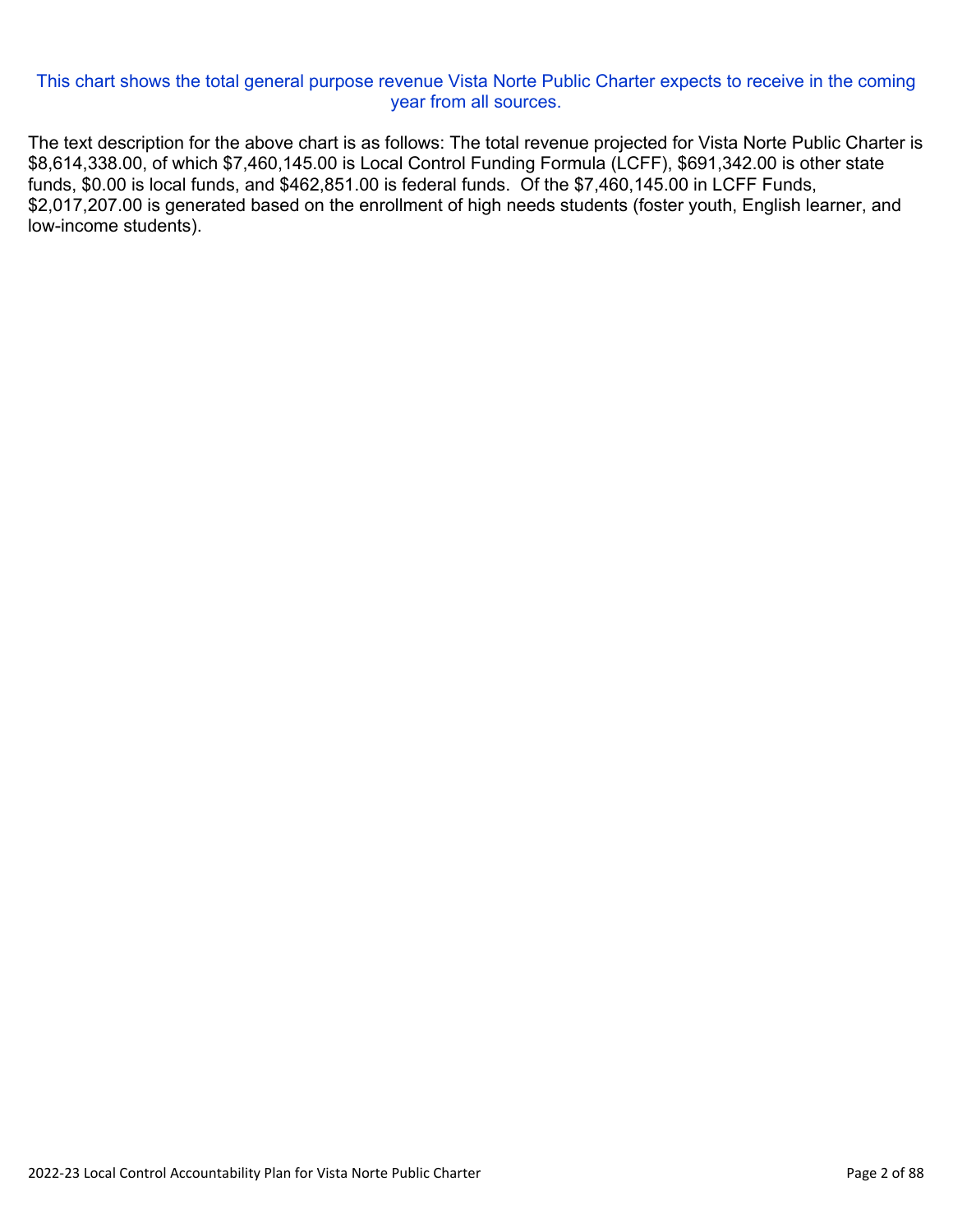### **LCFF Budget Overview for Parents**

The LCFF gives school districts more flexibility in deciding how to use state funds. In exchange, school districts must work with parents, educators, students, and the community to develop a Local Control and Accountability Plan (LCAP) that shows how they will use these funds to serve students.



This chart provides a quick summary of how much Vista Norte Public Charter plans to spend for 2022-23. It shows how much of the total is tied to planned actions and services in the LCAP.

The text description of the above chart is as follows: Vista Norte Public Charter plans to spend \$8,590,388.00 for the 2022-23 school year. Of that amount, \$7,513,102.00 is tied to actions/services in the LCAP and \$1,077,286.00 is not included in the LCAP. The budgeted expenditures that are not included in the LCAP will be used for the following:

Our independent study program implements a personalized learning experience for all students, including English learners, low income, Foster Youth, and Special Education students that is carefully designed to address their unique academic and social-emotional needs. To serve our At-Promise and highly mobile population, expenditures are budgeted for, but not limited to, teacher and staff salaries and benefits, student interventions, curriculum development, professional development, materials, hardware and software. Not included in the LCAP are the following:

- Audit fees
- Legal expenses
- Association fees
- Special Education expenditures
- State Mandated Block expenditures
- Extended Learning Opportunities Grant Federal expenditures
- A-G Completion Improvement Grant Program expenditures
- Educator Effectiveness Grant expenditures
- Universal Pre-Kindergarten expenditures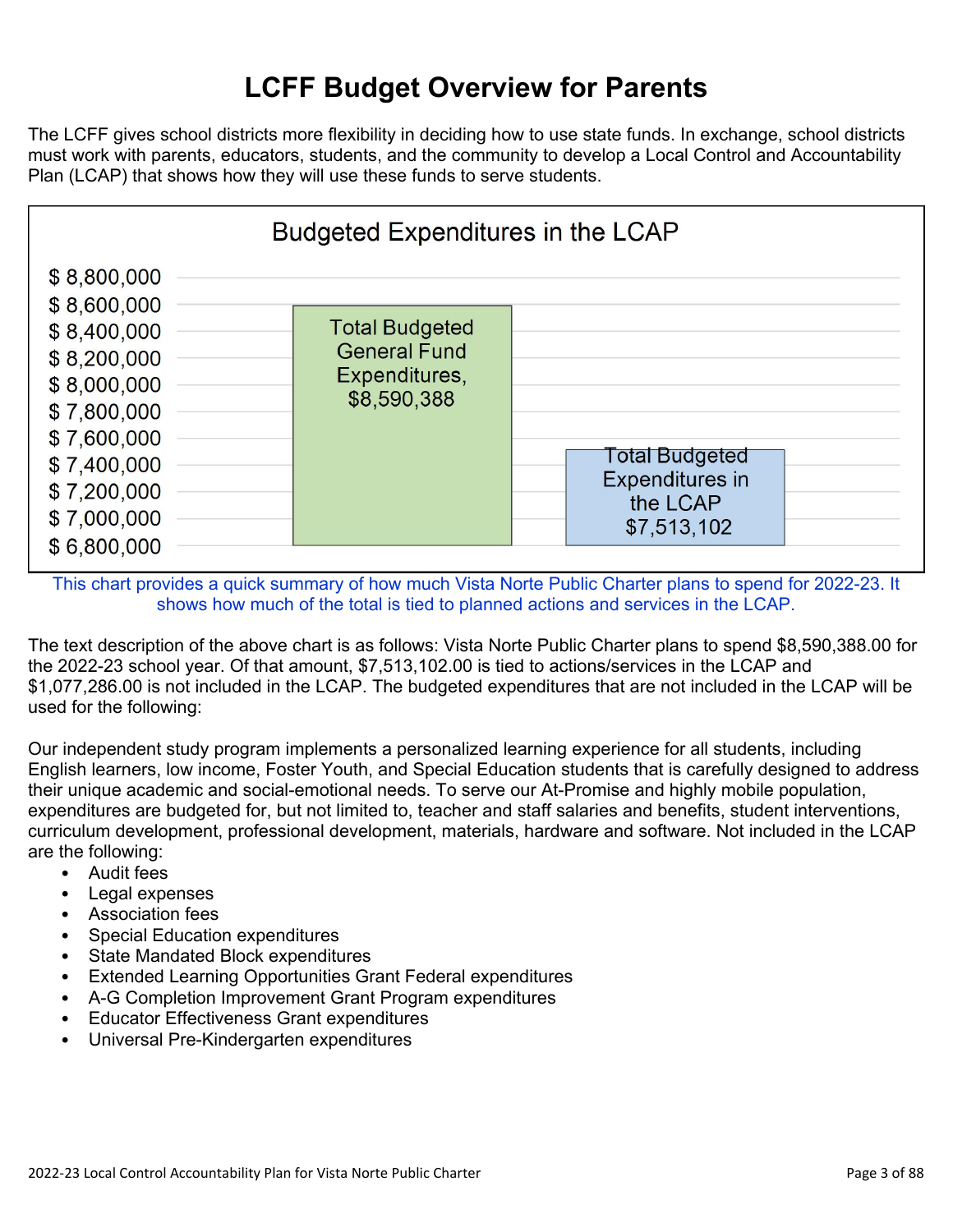#### **Increased or Improved Services for High Needs Students in the LCAP for the 2022-23 School Year**

In 2022-23, Vista Norte Public Charter is projecting it will receive \$2,017,207.00 based on the enrollment of foster youth, English learner, and low-income students. Vista Norte Public Charter must describe how it intends to increase or improve services for high needs students in the LCAP. Vista Norte Public Charter plans to spend \$2,017,207.00 towards meeting this requirement, as described in the LCAP.